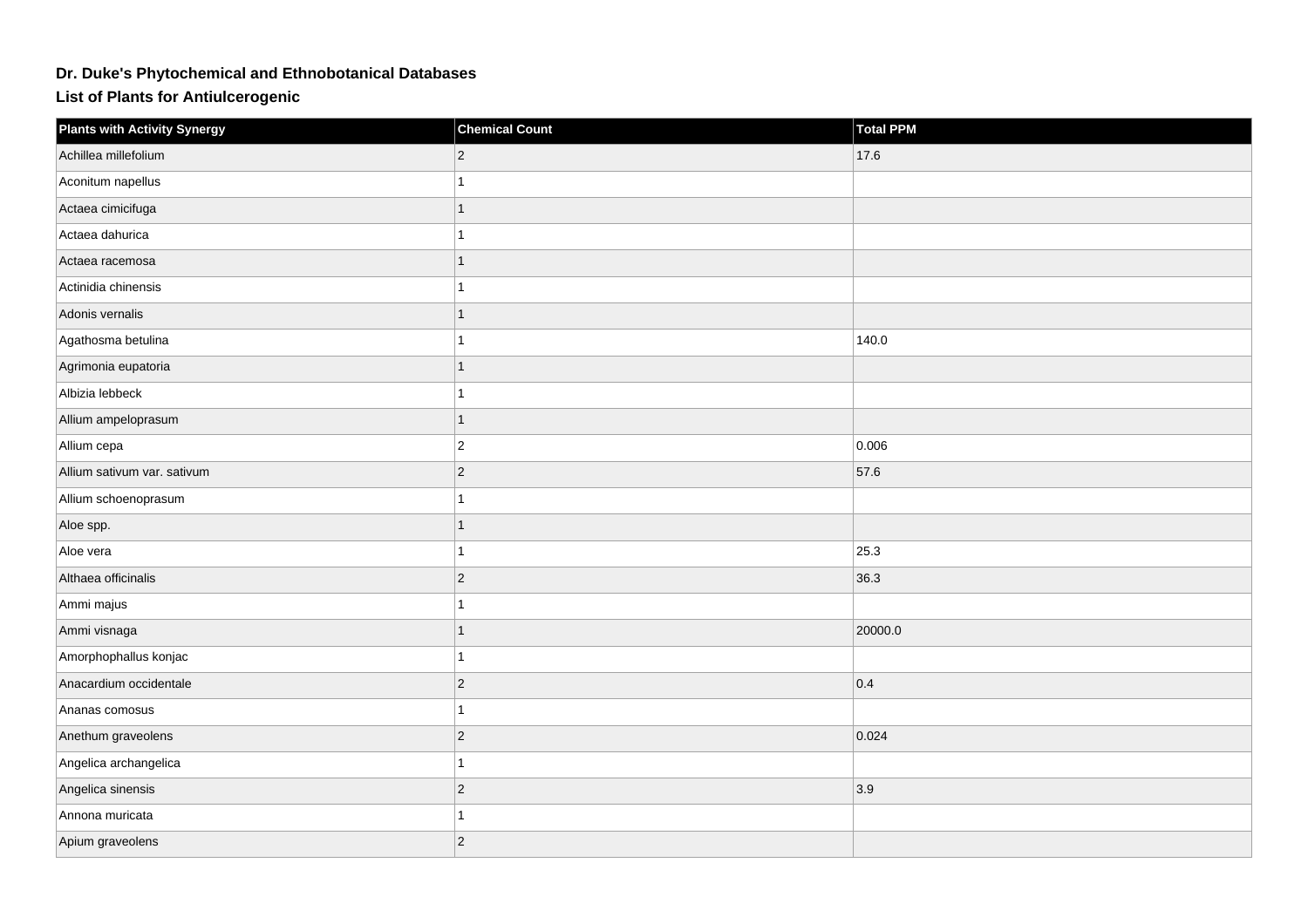| <b>Plants with Activity Synergy</b> | <b>Chemical Count</b> | <b>Total PPM</b> |
|-------------------------------------|-----------------------|------------------|
| Arachis hypogaea                    | $\overline{2}$        | 22.04            |
| Arctium lappa                       | $ 2\rangle$           | 5015.4           |
| Arctostaphylos uva-ursi             | $ 2\rangle$           | 17.6             |
| Armoracia rusticana                 | $ 2\rangle$           |                  |
| Arnica montana                      | 1                     |                  |
| Artemisia abrotanum                 | $\overline{1}$        |                  |
| Artemisia capillaris                | 1                     |                  |
| Artemisia dracunculus               | 1                     |                  |
| Asimina triloba                     | 1                     |                  |
| Aspalathus linearis                 | $\overline{1}$        |                  |
| Asparagus officinalis               | $ 2\rangle$           | 512.156          |
| Astragalus membranaceus             | $ 2\rangle$           |                  |
| Avena sativa                        | $\vert$ 2             | 14.3             |
| Ballota nigra                       | $\overline{1}$        |                  |
| Barosma betulina                    | $\mathbf{1}$          |                  |
| Berberis vulgaris                   | $ 2\rangle$           | 37.4             |
| Bertholletia excelsa                | $\overline{2}$        | 994.0            |
| Beta vulgaris                       | 3                     |                  |
| Brassica napus var. napobrassica    | $\mathbf{1}$          | 0.096            |
| Brassica nigra                      | $\mathbf{1}$          |                  |
| Brassica oleracea var. botrytis I.  | $\vert$ 2             | 16.078           |
| Brassica oleracea var. capitata I.  | $ 2\rangle$           | 154.5            |
| Brassica oleracea var. gemmifera    | $ 2\rangle$           | 68.072           |
| Brassica oleracea var. italica      | $ 2\rangle$           |                  |
| Brassica pekinensis                 | $ 2\rangle$           | 22.004           |
| Brassica rapa                       | 1                     |                  |
| Bupleurum chinense                  | 1                     |                  |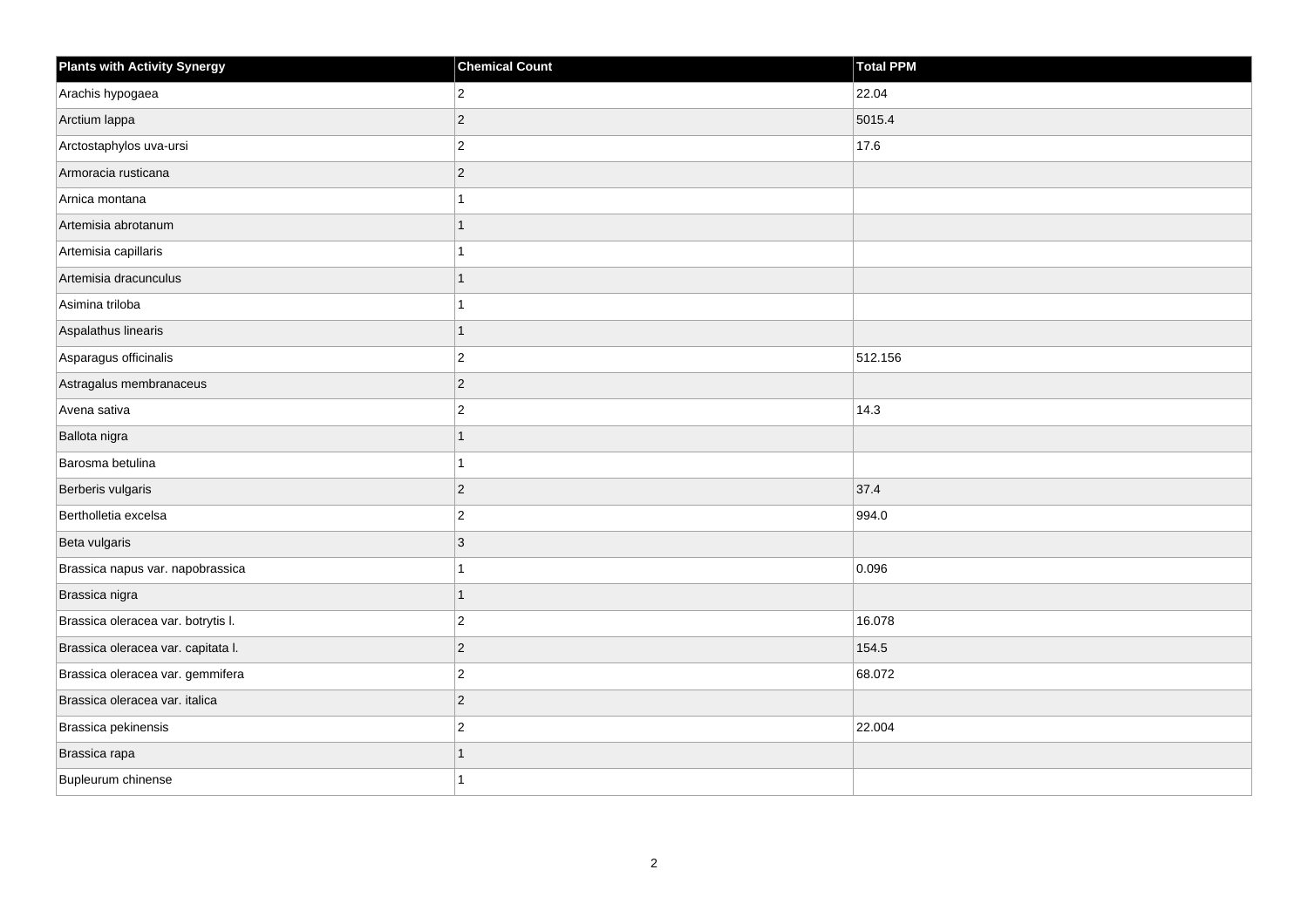| <b>Plants with Activity Synergy</b> | <b>Chemical Count</b> | <b>Total PPM</b>  |
|-------------------------------------|-----------------------|-------------------|
| Calendula officinalis               |                       |                   |
| Camellia sinensis                   |                       |                   |
| Capparis spinosa                    | 1                     |                   |
| Capsicum annuum                     | 3                     | 70.00399999999999 |
| Capsicum frutescens                 | $\overline{2}$        | 112.0             |
| Carica papaya                       | $\overline{2}$        |                   |
| Carthamus tinctorius                |                       | 22.0              |
| Carum carvi                         |                       |                   |
| Carya illinoensis                   |                       | 0.04              |
| Carya ovata                         |                       | 0.04              |
| Castanea sativa                     |                       |                   |
| Catalpa bignonioides                |                       |                   |
| Caulophyllum thalictroides          | 1                     | 38.5              |
| Ceiba pentandra                     |                       |                   |
| Centaurea cyanus                    |                       |                   |
| Centaurium erythraea                |                       |                   |
| Centella asiatica                   |                       | 13.2              |
| Ceratonia siliqua                   |                       |                   |
| Chamaemelum nobile                  | $\overline{2}$        |                   |
| Chondrus crispus                    |                       | 36.0              |
| Chrysanthemum parthenium            |                       |                   |
| Cichorium endivia                   | $\overline{2}$        | 0.048             |
| Cichorium intybus                   |                       | 1534.0            |
| Cimicifuga dahurica                 |                       |                   |
| Cimicifuga racemosa                 | 1                     | 35.2              |
| Cinchona pubescens                  |                       |                   |
| Cinchona spp                        |                       |                   |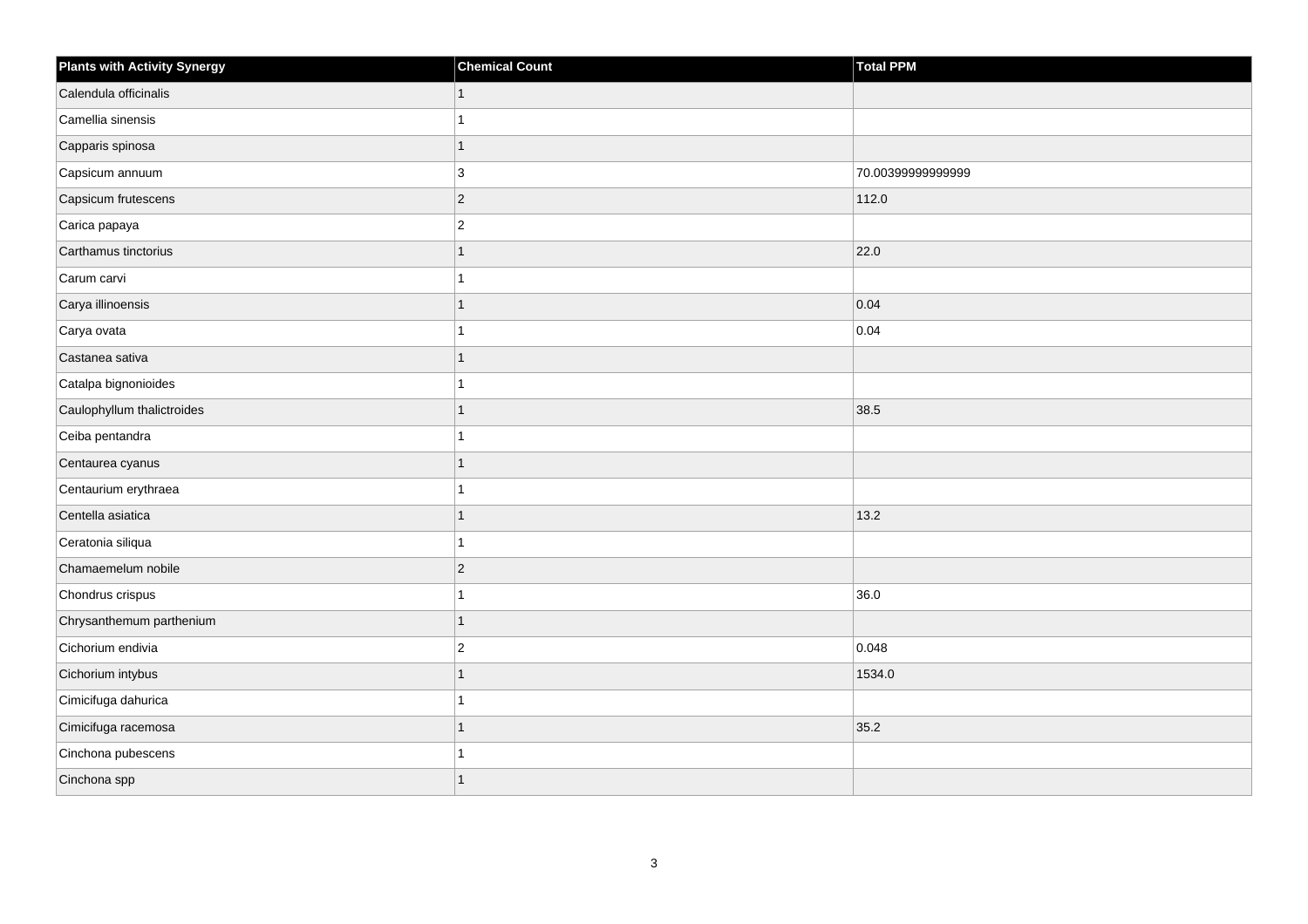| <b>Plants with Activity Synergy</b> | <b>Chemical Count</b> | Total PPM |
|-------------------------------------|-----------------------|-----------|
| Cinnamomum aromaticum               |                       |           |
| Cinnamomum camphora                 | 1                     |           |
| Cinnamomum verum                    |                       |           |
| Citrullus colocynthis               | 1                     |           |
| Citrullus lanatus                   |                       |           |
| Citrus limon                        | 1                     | 70.0      |
| Citrus paradisi                     | $\overline{a}$        | 102.054   |
| Citrus reticulata                   | 1                     |           |
| Citrus sinensis                     | $\overline{2}$        | 100.004   |
| Clematis vitalba                    | $\overline{1}$        |           |
| Cnicus benedictus                   | $\overline{2}$        | 37.4      |
| Coccinia grandis                    |                       |           |
| Cocos nucifera                      | 1                     | 0.04      |
| Coffea arabica                      | 1                     |           |
| Cola acuminata                      |                       |           |
| Coleus barbatus                     | 1                     |           |
| Conium maculatum                    |                       |           |
| Convallaria majalis                 |                       |           |
| Conyza canadensis                   | 4                     |           |
| Coriandrum sativum                  | 1                     |           |
| Corylus americana                   |                       |           |
| Corylus avellana                    | 1                     | 0.16      |
| Crataegus laevigata                 | $\overline{2}$        | 22.0      |
| Crataegus monogyna                  | 1                     |           |
| Crataegus rhipidophylla             | $\overline{c}$        |           |
| Cucumis melo                        | $\overline{c}$        | 0.008     |
| Cucumis sativus                     | $\overline{2}$        | 5.6       |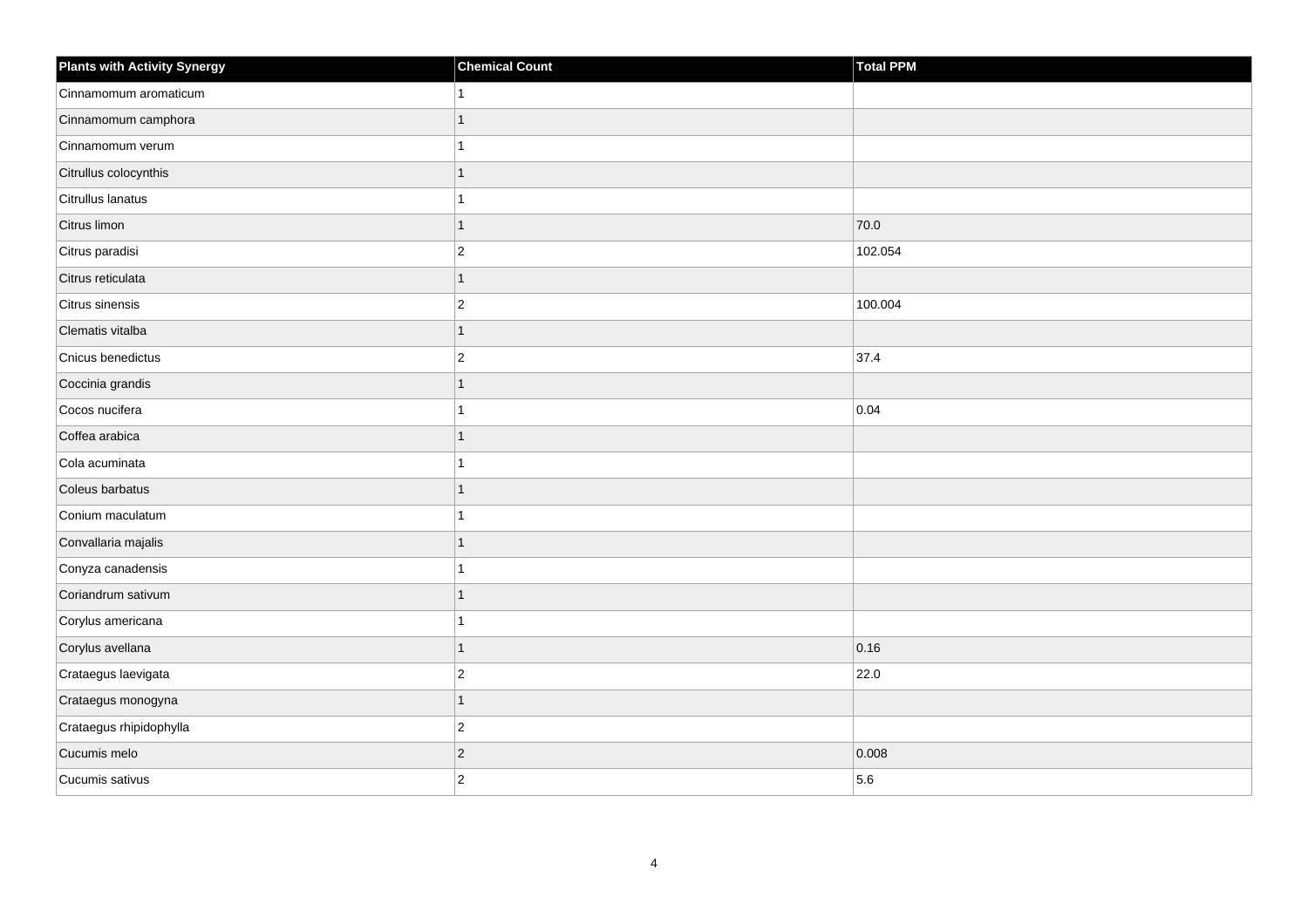| <b>Plants with Activity Synergy</b> | <b>Chemical Count</b> | Total PPM |
|-------------------------------------|-----------------------|-----------|
| Cucurbita pepo                      | $\overline{2}$        | 32.4      |
| Curcuma longa                       | $\overline{c}$        | 10.0      |
| Cyamopsis tetragonoloba             |                       |           |
| Cymbopogon citratus                 |                       | 124.0     |
| Cynara cardunculus                  | 1                     |           |
| Cypripedium pubescens               |                       | 98.0      |
| Datura stramonium                   | 1                     |           |
| Daucus carota                       | $\overline{c}$        | 0.04      |
| Digitalis purpurea                  |                       |           |
| Dioscorea sp.                       |                       |           |
| Dioscorea villosa                   |                       |           |
| Dipsacus fullonum                   |                       |           |
| Dodonaea viscosa                    | 1                     |           |
| Echinacea purpurea                  |                       |           |
| Echinacea spp                       | $\vert$ 2             | 21.5      |
| Elaeagnus angustifolia              | $\overline{2}$        |           |
| Elaeagnus umbellatus                |                       |           |
| Elettaria cardamomum                |                       |           |
| Eleutherococcus senticosus          | 3                     |           |
| Elytrigia repens                    |                       | 204.0     |
| Ephedra sinica                      | 1                     | 13.2      |
| Equisetum arvense                   | $\overline{2}$        | 14.3      |
| Equisetum hyemale                   |                       |           |
| Eriobotrya japonica                 |                       |           |
| Eriodictyon californicum            | 1                     |           |
| Erythroxylum coca                   |                       |           |
| Eucalyptus globulus                 | 1                     |           |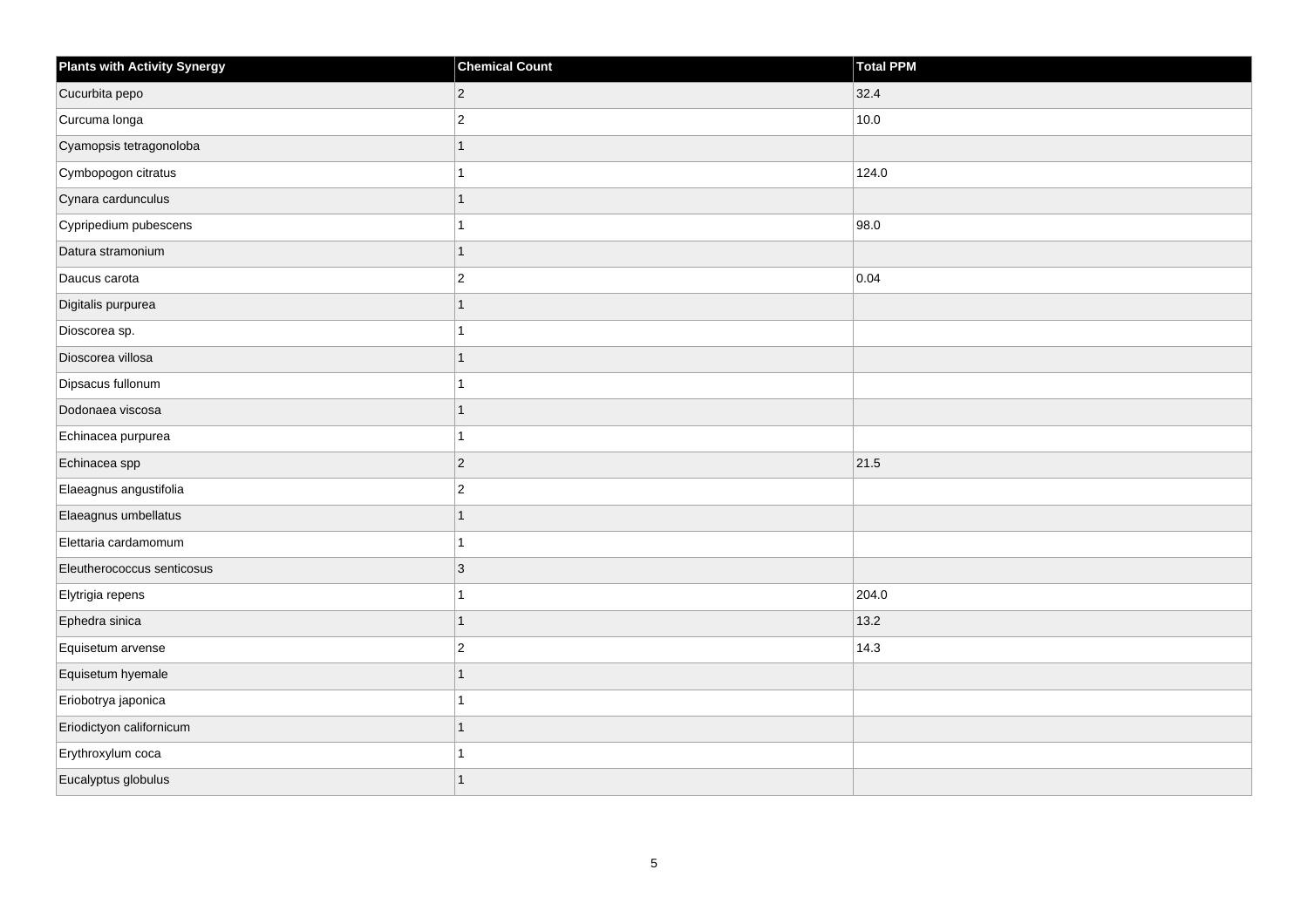| <b>Plants with Activity Synergy</b> | <b>Chemical Count</b> | Total PPM |
|-------------------------------------|-----------------------|-----------|
| Eupatorium perfoliatum              |                       |           |
| Euphorbia hirta                     | 1                     |           |
| Euphorbia pulcherrima               | 1                     |           |
| Euphrasia officinalis               | $ 2\rangle$           | 5.2       |
| Fagopyrum esculentum                | 3                     | 84.4      |
| Ficus carica                        | $\vert$ 2             |           |
| Foeniculum vulgare                  | $ 3\rangle$           |           |
| Fragaria spp                        | $ 2\rangle$           | 68.004    |
| Frangula alnus                      | 1                     | 400.0     |
| Frangula purshiana                  | 1                     | 12.1      |
| Fucus vesiculosus                   | 1                     | 18.7      |
| Gaultheria procumbens               | 1                     |           |
| Gentiana lutea                      | $\vert$ 2             | 19.8      |
| Ginkgo biloba                       | 1                     |           |
| Glechoma hederacea                  | 1                     |           |
| Glycine max                         | 3                     | 11.85     |
| Glycyrrhiza glabra                  | 1                     | $1.1$     |
| Gymnema sylvestre                   | $\mathbf{1}$          |           |
| Harpagophytum procumbens            | $ 2\rangle$           | 16.5      |
| Helianthus annuus                   | $\overline{c}$        | 71608.0   |
| Helichrysum angustifolium           | 1                     |           |
| Hibiscus sabdariffa                 | $\vert$ 2             | 157.3     |
| Hierochloe odorata                  | 1                     |           |
| Hordeum vulgare                     | $ 2\rangle$           | 48.0      |
| Humulus lupulus                     | $ 2\rangle$           | 18.7      |
| Hydrangea arborescens               | 1                     | 17.6      |
| Hydrastis canadensis                | 1                     | 11.0      |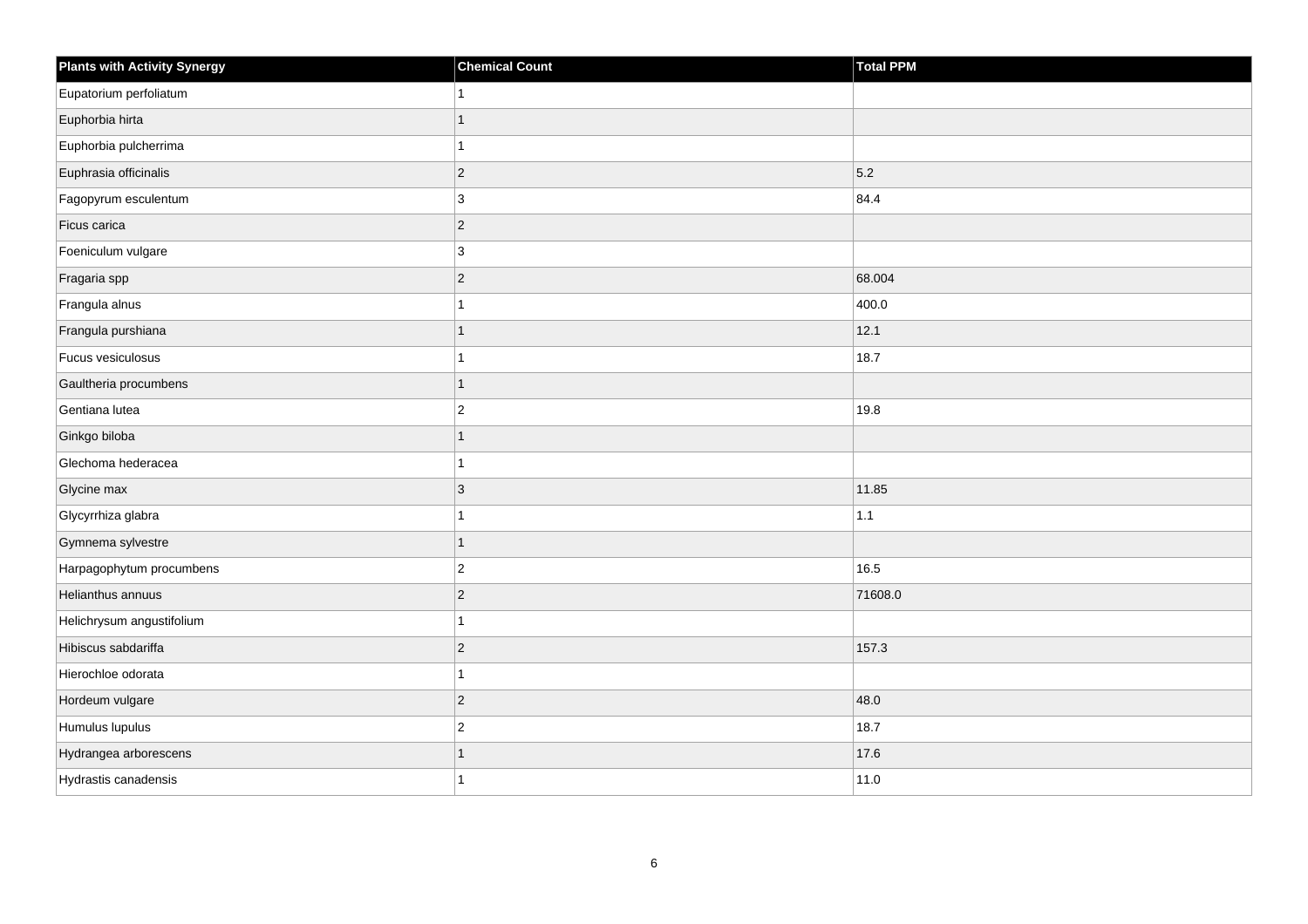| <b>Plants with Activity Synergy</b> | <b>Chemical Count</b> | Total PPM |
|-------------------------------------|-----------------------|-----------|
| Hypericum perforatum                |                       |           |
| Hyssopus officinalis                |                       |           |
| Inonotus obliquus                   |                       |           |
| Inula helenium                      |                       |           |
| Ipomoea aquatica                    |                       | 2360.0    |
| Ipomoea batatas                     | $\overline{c}$        | 242.0     |
| Ipomoea purga                       |                       | 80000.0   |
| Juglans cinerea                     |                       | 0.2       |
| Juglans nigra                       | $ 2\rangle$           | 0.04      |
| Juglans regia                       |                       |           |
| Juniperus communis                  | $ 2\rangle$           | 2.6       |
| Juniperus virginiana                |                       | 0.08      |
| Kalanchoe pinnata                   | 1                     |           |
| Lactuca sativa                      | $ 2\rangle$           | 0.116     |
| Lactuca virosa                      |                       |           |
| Larrea tridentata                   |                       | 20.9      |
| Laurus nobilis                      |                       |           |
| Lens culinaris                      |                       | 40.0      |
| Levisticum officinale               |                       |           |
| Ligustrum japonicum                 |                       |           |
| Linum usitatissimum                 |                       | 94.0      |
| Liquidambar styraciflua             |                       | 0.8       |
| Lobelia inflata                     |                       | 5.5       |
| Lycopersicon esculentum             | $\overline{c}$        | 12.068    |
| Lycopodium clavatum                 | 1                     |           |
| Lycopus europeus                    |                       |           |
| Lycopus virginicus                  |                       |           |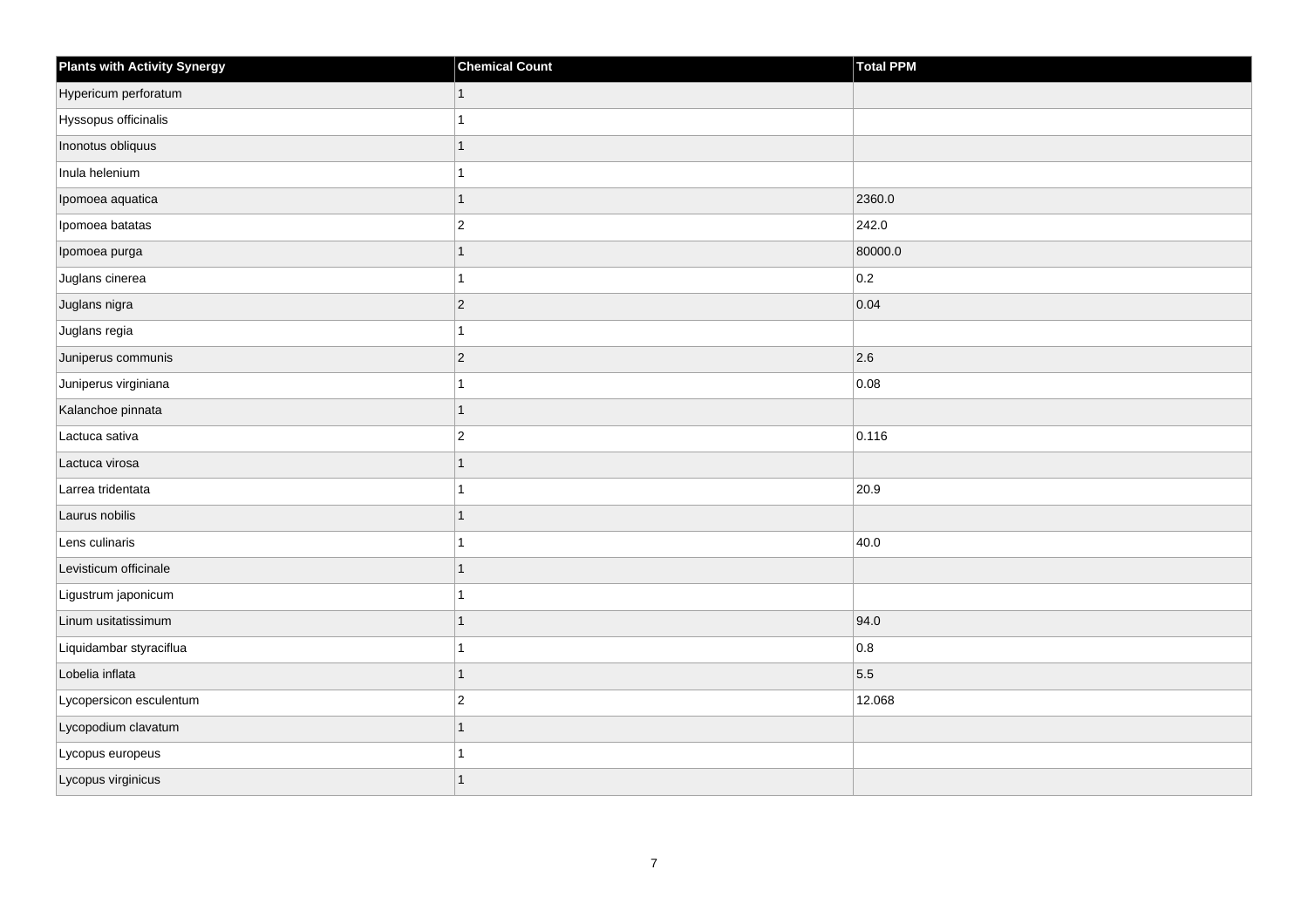| <b>Plants with Activity Synergy</b> | <b>Chemical Count</b>    | Total PPM           |
|-------------------------------------|--------------------------|---------------------|
| Maclura pomifera                    |                          |                     |
| Magnolia kobus                      | $\overline{\phantom{a}}$ |                     |
| Magnolia officinalis                | 4                        |                     |
| Malus domestica                     | $\overline{2}$           | 2540.0              |
| Marrubium vulgare                   |                          |                     |
| Matricaria recutita                 | 1                        |                     |
| Medicago sativa                     | 3                        | 0.08199999999999999 |
| Melia azedarach                     | 1                        |                     |
| Melilotus alba                      |                          |                     |
| Melilotus officinalis               | $\overline{2}$           |                     |
| Melissa officinalis                 |                          |                     |
| Mentha pulegium                     | 1                        | 50.0                |
| Mentha x piperita                   | $\overline{2}$           | 12.1                |
| Mentha x rotundifolia               | 1                        |                     |
| Menyanthes trifoliata               |                          |                     |
| Moringa oleifera                    | $\overline{a}$           |                     |
| Morus alba                          |                          |                     |
| Musa x paradisiaca                  | $\overline{2}$           | 22.08               |
| Myrica cerifera                     | $\overline{1}$           | 37.4                |
| Myristica fragrans                  | 1                        |                     |
| Nepeta cataria                      |                          | 135.3               |
| Nicotiana tabacum                   | 3                        |                     |
| Ocimum basilicum                    |                          | 38100.0             |
| Oenothera biennis                   | 1                        |                     |
| Olea europaea                       | 1                        |                     |
| Opuntia ficus-indica                |                          | 5.0                 |
| Origanum majorana                   |                          |                     |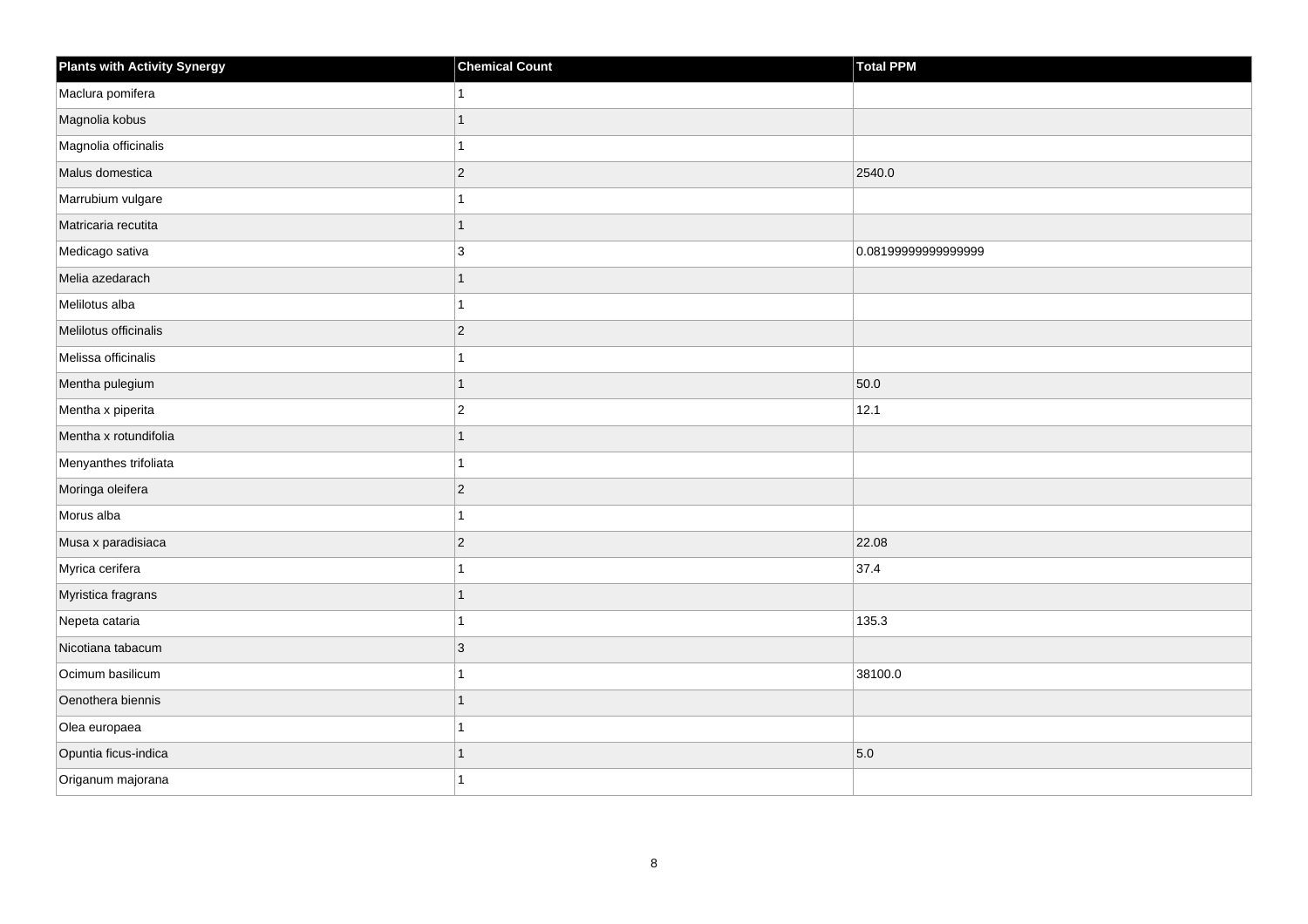| <b>Plants with Activity Synergy</b> | <b>Chemical Count</b> | Total PPM            |
|-------------------------------------|-----------------------|----------------------|
| Origanum vulgare                    | 1                     | 14120.0              |
| Panax ginseng                       | $\overline{c}$        | 27.5                 |
| Panicum maximum                     |                       |                      |
| Papaver somniferum                  |                       |                      |
| Parthenium integrifolium            |                       |                      |
| Passiflora incarnata                |                       |                      |
| Perilla frutescens                  |                       |                      |
| Persea americana                    |                       |                      |
| Petroselinum crispum                | $\overline{2}$        | 0.042                |
| Peucedanum ostruthium               |                       |                      |
| Phaseolus vulgaris                  | $\overline{2}$        | 0.036000000000000004 |
| Phyllanthus emblica                 |                       | 24.0                 |
| Pimenta dioica                      | 1                     | 0.08                 |
| Pimpinella anisum                   |                       |                      |
| Pinus echinata                      |                       | 0.4                  |
| Pinus sylvestris                    |                       |                      |
| Piper nigrum                        |                       |                      |
| Pistacia vera                       |                       | 0.2                  |
| Pisum sativum                       | 3                     | 44.004               |
| Plantago major                      | $\overline{2}$        |                      |
| Plantago psyllium                   |                       | 15.4                 |
| Polygonum multiflorum               |                       | 148.0                |
| Polypodium vulgare                  |                       |                      |
| Portulaca oleracea                  | $\overline{c}$        | 4618.0               |
| Prunus armeniaca                    | 1                     |                      |
| Prunus cerasus                      |                       |                      |
| Prunus domestica                    | $\overline{2}$        | 0.026                |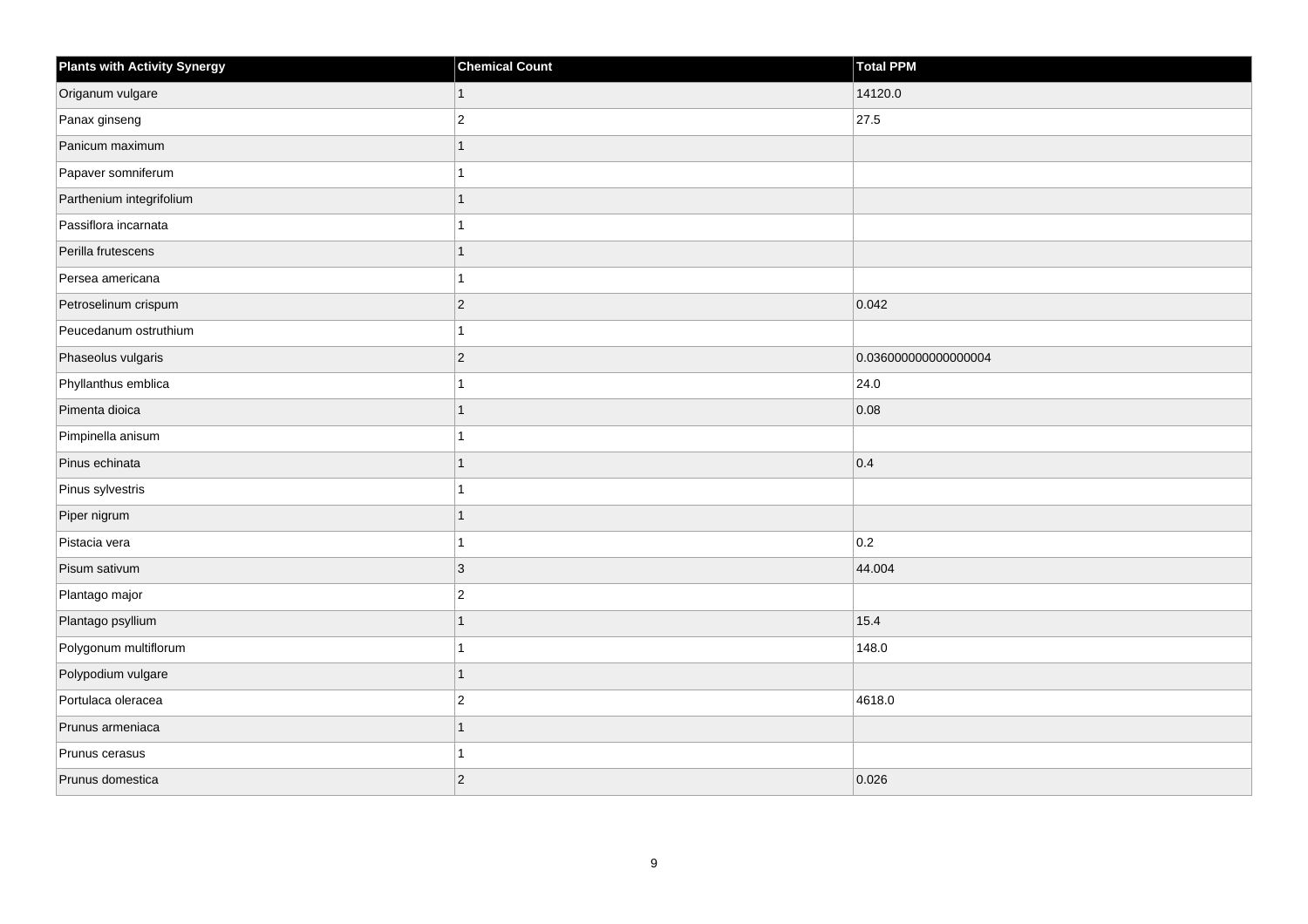| <b>Plants with Activity Synergy</b> | <b>Chemical Count</b> | Total PPM |
|-------------------------------------|-----------------------|-----------|
| Prunus dulcis                       | $\overline{2}$        | 6.06      |
| Prunus laurocerasus                 | $\mathbf{1}$          |           |
| Prunus persica                      | $\vert$ 2             | 0.006     |
| Prunus serotina                     | $\overline{1}$        |           |
| Prunus spinosa                      | 1                     |           |
| Pteridium aquilinum                 | $\mathbf{1}$          |           |
| Punica granatum                     | $\mathbf{1}$          |           |
| Pyrus communis                      | $ 2\rangle$           | 39400.002 |
| Quercus alba                        | $\mathbf{1}$          | 16.58     |
| Quercus phellos                     | 1                     | 0.6       |
| Quercus rubra                       | 1                     | 0.04      |
| Quercus stellata                    | $\mathbf{1}$          | 0.08      |
| Raphanus sativus                    | $ 2\rangle$           | 182.0     |
| Rheum officinale                    | $\mathbf{1}$          |           |
| Rheum rhabarbarum                   | $ 2\rangle$           | 16.0      |
| Rhododendron ponticum               | $\overline{1}$        |           |
| Rhodymenia palmata                  | 1                     |           |
| Rhus glabra                         | 1                     | 0.5       |
| Ribes nigrum                        | $ 2\rangle$           |           |
| Ribes rubrum                        | $\mathbf{1}$          |           |
| Ribes uva-crispa                    | $ 2\rangle$           | 112.0     |
| Rosa canina                         | $ 2\rangle$           | 2.105     |
| Rosmarinus officinalis              | 1                     |           |
| Rubus chamaemorus                   | $\mathbf{1}$          |           |
| Rubus idaeus                        | 3                     | 27.5      |
| Rumex crispus                       | 1                     | 27.5      |
| Ruscus aculeatus                    | 1                     | 25.4      |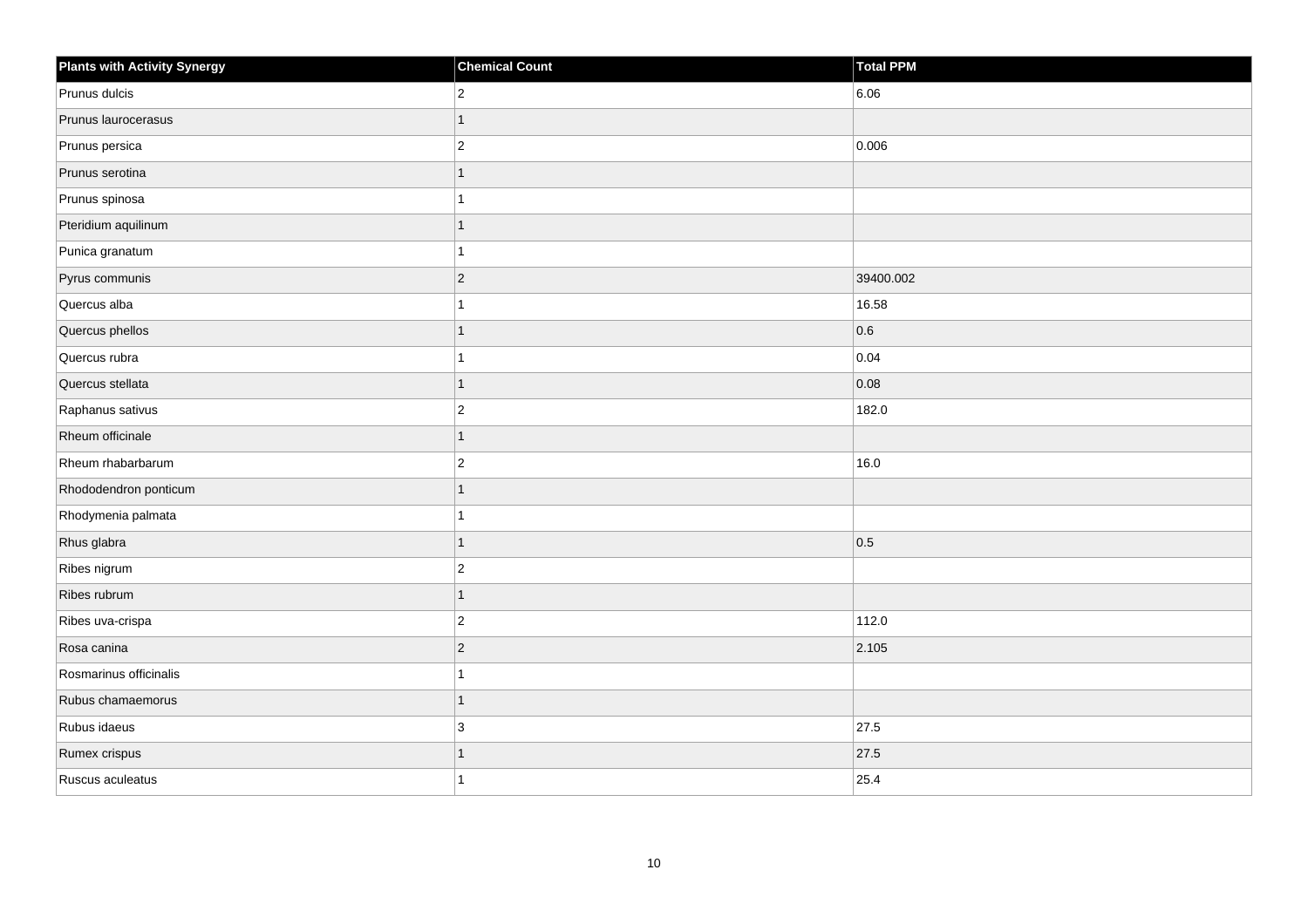| <b>Plants with Activity Synergy</b> | <b>Chemical Count</b> | Total PPM         |
|-------------------------------------|-----------------------|-------------------|
| Salix alba                          | 1                     | 12.1              |
| Salvia officinalis                  | $\overline{c}$        |                   |
| Salvia sp.                          |                       |                   |
| Sambucus nigra                      |                       |                   |
| Sambucus simpsonii                  |                       |                   |
| Sanguisorba minor                   |                       |                   |
| Santolina chamaecyparissus          |                       |                   |
| Satureja montana                    |                       |                   |
| Schisandra chinensis                |                       | 8.1               |
| Scopolia carniolica                 |                       |                   |
| Scutellaria lateriflora             |                       | 9.100000000000001 |
| Senna alexandrina                   |                       |                   |
| Senna obtusifolia                   | $ 2\rangle$           |                   |
| Serenoa repens                      |                       |                   |
| Sesamum indicum                     |                       |                   |
| Silybum marianum                    |                       | 178.1             |
| Smilax officinalis                  |                       |                   |
| Smilax spp                          |                       | 34.1              |
| Solanum melongena                   | $ 2\rangle$           | 0.004             |
| Solanum torvum                      |                       |                   |
| Solanum tuberosum                   | $ 2\rangle$           | 1680.02           |
| Solidago gigantea                   |                       |                   |
| Solidago virgaurea                  |                       |                   |
| Sophora angustifolia                | $\mathbf{3}$          |                   |
| Sophora japonica                    | $ 2\rangle$           |                   |
| Sophora pachycarpa                  | 3                     |                   |
| Sophora subprostrata                | $ 2\rangle$           |                   |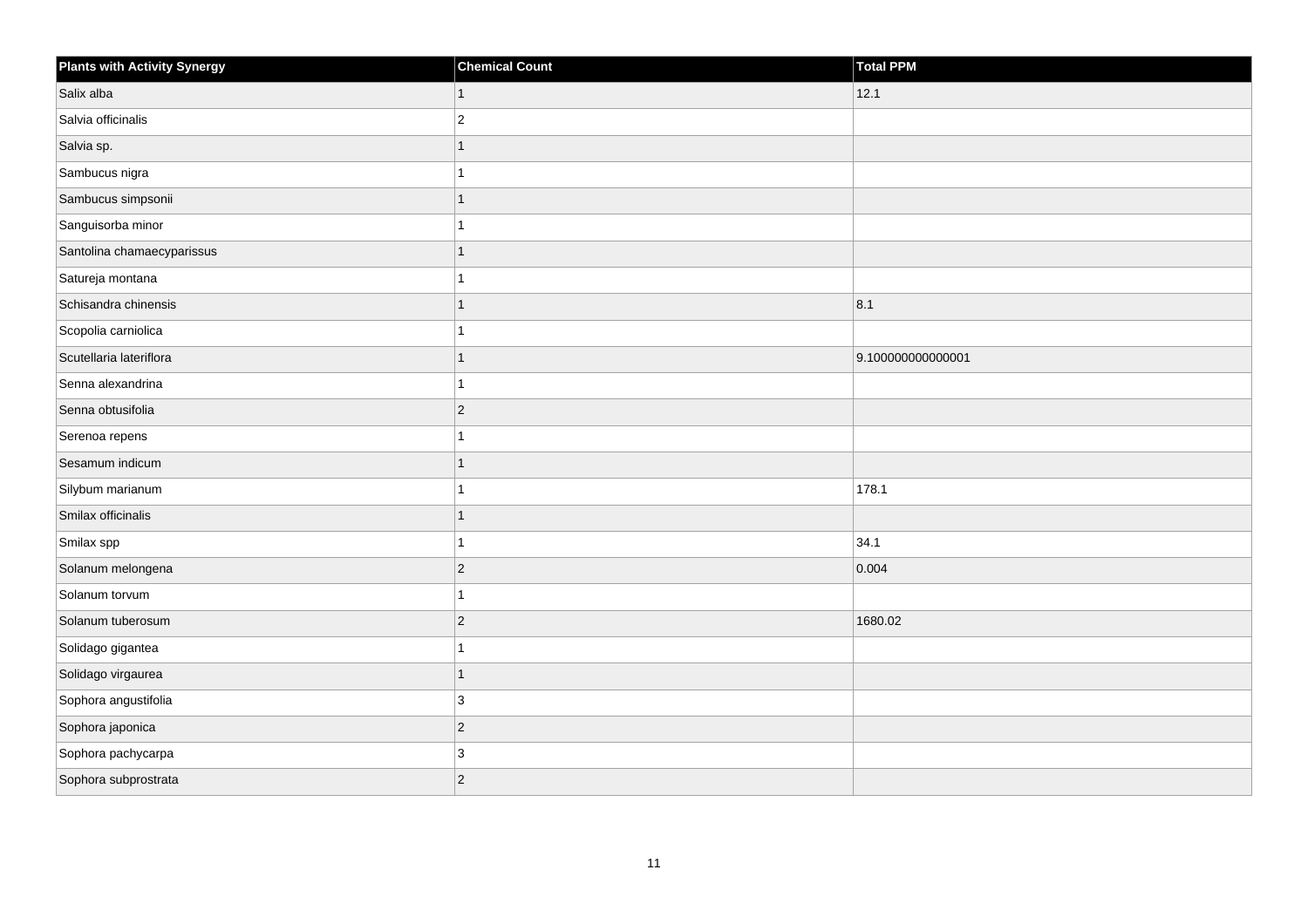| <b>Plants with Activity Synergy</b> | <b>Chemical Count</b> | Total PPM |
|-------------------------------------|-----------------------|-----------|
| Sorbus aucubaria                    | 3                     | 0.022     |
| Spartium junceum                    | 1                     |           |
| Spinacia oleracea                   | $\overline{c}$        | 0.114     |
| Spirulina spp.                      | $\mathbf{1}$          |           |
| Stachys officinalis                 | $\overline{2}$        | 10000.0   |
| Stellaria media                     | $ 2\rangle$           | 4.7       |
| Stevia rebaudiana                   | 1                     | 50.0      |
| Symphoricarpos orbiculatus          | 1                     | 0.16      |
| Symphytum officinale                | $\vert$ 2             | 11.4      |
| Tabebuia heptaphylla                | $ 2\rangle$           | 2.2       |
| Tabebuia impetiginosa               | 1                     |           |
| Tagetes patula                      | 1                     |           |
| Tanacetum parthenium                | 1                     |           |
| Tanacetum vulgare                   | 1                     |           |
| Taraxacum officinale                | $\boldsymbol{2}$      | 9.5       |
| Taxus baccata                       | 1                     |           |
| Tecoma stans                        | $\overline{c}$        |           |
| Teucrium chamaedrys                 | 1                     |           |
| Teucrium scorodonia                 | 1                     |           |
| Theobroma cacao                     | 1                     |           |
| Thymus serpyllum                    | 1                     | 12400.0   |
| Thymus vulgaris                     | $\vert$ 2             | 33832.0   |
| Tilia sp.                           | $\overline{2}$        |           |
| Trifolium pratense                  | 3                     | 8.584     |
| Trigonella foenum-graecum           | 1                     | 17.6      |
| Triticum aestivum                   | $\sqrt{2}$            | 3802.0    |
| Turnera diffusa                     | 1                     | 7.4       |